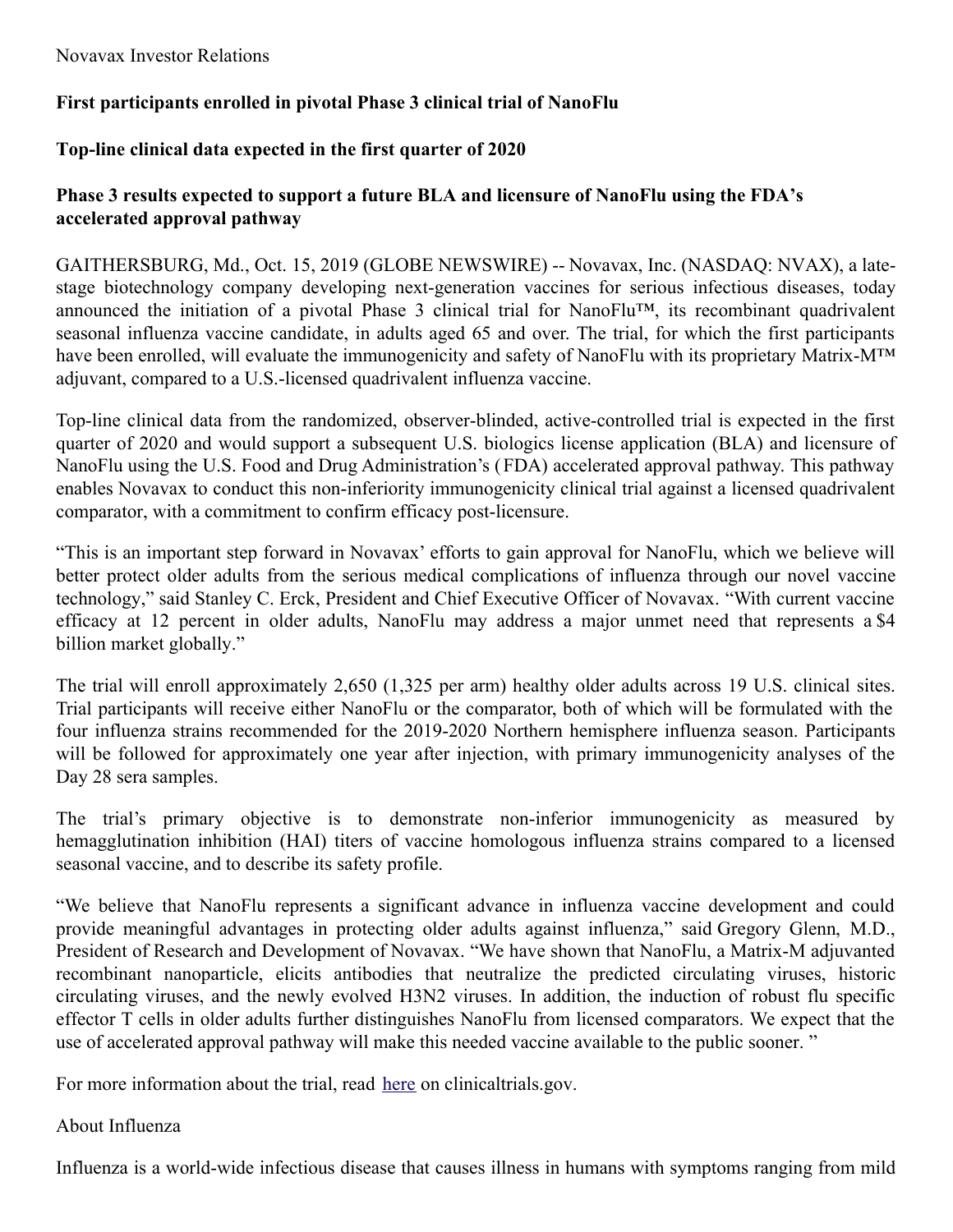to life-threatening or even death. Serious illness occurs not only in susceptible populations such as infants, young children and older adults, but also in the general population largely because of infection by continuously evolving strains of influenza which can evade the existing protective antibodies in humans. An estimated one million deaths globally each year are attributed to influenza. Current estimates for seasonal influenza vaccine growth in the top seven markets (U.S., Japan, France, Germany, Italy, Spain and UK), show a potential increase from approximately \$3.2 billion in 2015 to \$5.3 billion by 2025.

### About NanoFlu™ and Matrix-M™

NanoFlu is a recombinant hemagglutinin (HA) protein nanoparticle influenza vaccine produced by Novavax in its SF9 insect cell baculovirus system. NanoFlu uses HA amino acid protein sequences that are the same as the recommended wild-type circulating virus HA sequences. NanoFlu contains Novavax' patented saponin-based Matrix-M adjuvant, which has demonstrated a potent and well-tolerated effect by stimulating the entry of antigen-presenting cells into the injection site and enhancing antigen presentation in local lymph nodes.

Positive top-line results of a Phase 2 clinical trial of NanoFlu in older adults released in January 2019 showed that NanoFlu induced improved immune responses when compared to the best-selling flu vaccine in the older adult market. All formulations of NanoFlu were well tolerated and elicited vigorous immune responses to the four strains included in the vaccine. For more information, read the press release [here](https://www.globenewswire.com/Tracker?data=wGffPEtVgCw6xi5K6xzifChBNYdM9sxlGY3CkboaL7VmYp7BuqxwvBU8efdUh8K5wQZnbzF4mHfYLTpHxgPEbdkEoFNZmuwYHTJH_qn-xm2Sbvl1PIolrMcGFvFb3jLzxsR5HnCSIo6idKFatLq7igILvX0gmKGP12xhCS54DDMLqrCANV7AvkphESnJAJE6WLU55G-31Rtt_UwaFfZWrw==).

### About Accelerated Approval

Accelerated approval may be granted for certain biological products that have been studied for their safety and effectiveness in treating serious or life-threatening illnesses and that provide meaningful therapeutic benefit over existing treatments. Such an approval will be based on adequate and well-controlled clinical trials establishing that the biological product has an effect on a surrogate endpoint that is reasonably likely to predict clinical benefit. For seasonal influenza vaccines, the HAI antibody response may be an acceptable surrogate marker of activity that is reasonably likely to predict clinical benefit. To be considered for accelerated approval, a biologics license application for a new seasonal influenza vaccine should include results from one or more well-controlled studies designed to meet immunogenicity endpoints and a commitment to conduct confirmatory post-marketing studies of clinical effectiveness in preventing influenza.

#### About Novavax

Novavax, Inc. (NASDAQ: NVAX), is a late-stage biotechnology company that drives improved health globally through the discovery, development, and commercialization of innovative vaccines to prevent serious infectious diseases. ResVax<sup>™</sup>, its RSV vaccine for infants via maternal immunization, is the only vaccine in a Phase 3 clinical program and is designed to prevent severe lower respiratory tract infection which is the second leading cause of death in children under one year of age worldwide. Novavax is also advancing NanoFlu™, its quadrivalent influenza nanoparticle vaccine, to address key factors that can lead to the poor effectiveness of currently approved flu vaccines. Novavax is a leading innovator of recombinant vaccines; its proprietary recombinant technology platform combines the power and speed of genetic engineering to efficiently produce a new class of highly immunogenic nanoparticles addressing urgent global health needs.

For more information, visit [www.novavax.com](https://www.globenewswire.com/Tracker?data=jhvsqp4wkaC8ATvi_3Ow2A-cB2Mth19bDXHAB6pyLz4UhmFNPHH2cA-2x8XfxR60iZpqc9cRr0kbUO05itXGuw==) and connect with us on [Twitter](https://www.globenewswire.com/Tracker?data=whzLcetFHA8EYr5rNrRc7OLqqJ397mKh56XjWUhqKucw-qUO7QeWGV-kLiyqYU1Fe5E29E1cE0VGiw9-Ikb3ww==) and [LinkedIn](https://www.globenewswire.com/Tracker?data=SZt3EDRUs-S5dGZSRK5-kicClH3UAWkU_I0Q3wCl9H2IGlx-1I4or0YmUaOXF_mWDhTtUPQiLk81jG4tCsZqxTs_bfQk22ZpYIumY8dPbN0=).

# Forward-Looking Statements

Statements herein relating to the future of Novavax and the ongoing development of its vaccine and adjuvant